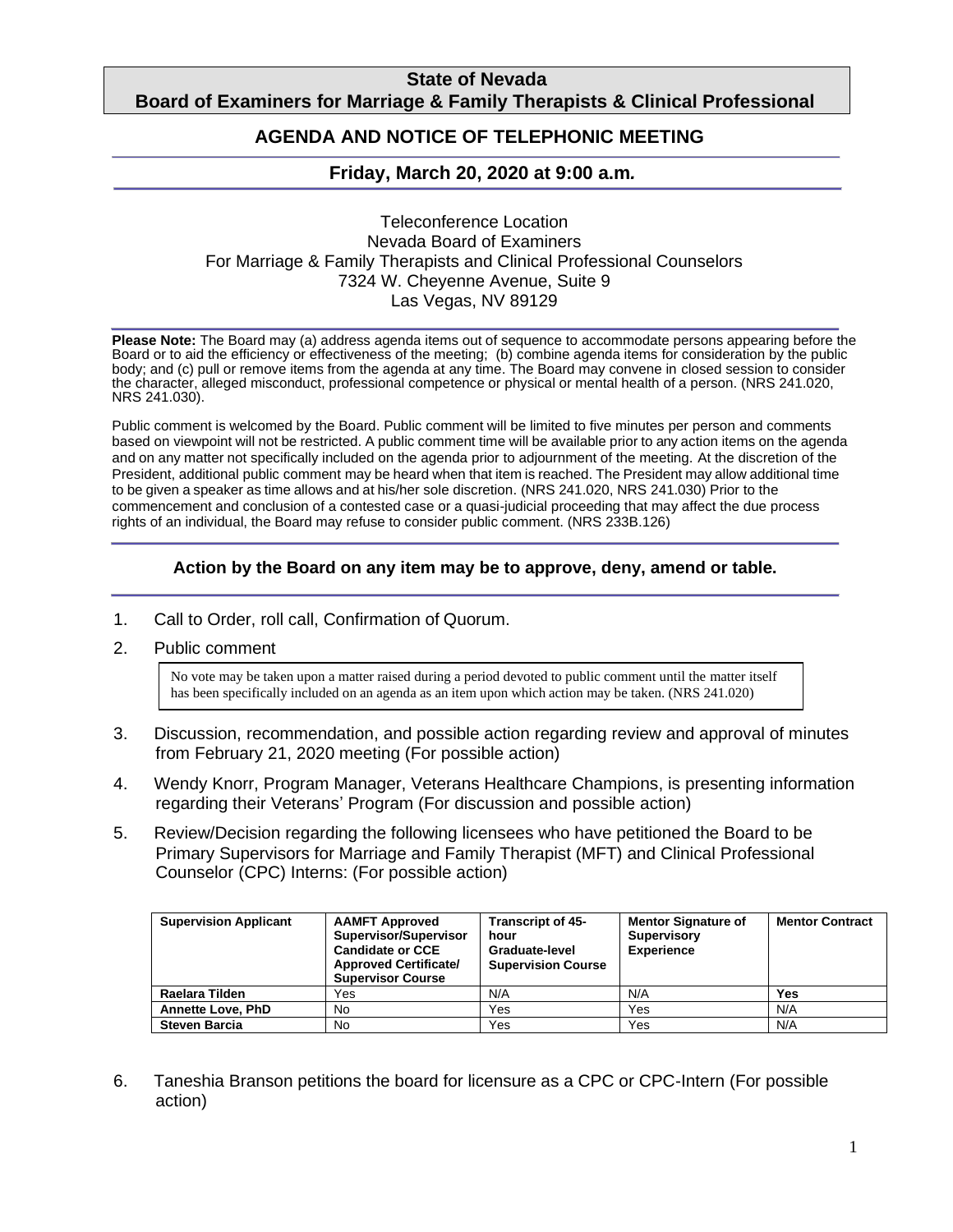- 7. Brian Sheremeta petitions the board for licensure as a MFT by endorsement (For possible action)
- 8. Lynne Smith, Executive Director, petitions the board to approve Joelle McNutt, Administrative Assistant, to move from part-time to full-time employee status. (For possible action)
- 9. Disciplinary Matter Recommendation for Dismissal (For possible action)
	- a. Case No. NV07MFT006
	- b. Case No. NV08MFT001
	- c. Case No. NV10MFT007
	- d. Case No. NV11MFT003
	- e. Case No. NV11MFT012
	- f. Case No. NV15MFT013
	- g. Case No. NV15MFT016
	- h. Case No. NV15MFT020
	- i. Case No. NV15MFT021
	- j. Case No. NV15MFT022
	- k. Case No. NV16MFT003
	- l. Case No. NV17MFT002
	- m. Case No. NV17MFT000
	- n. Case No. NV19MFT010
- 10. Report from Complaints Investigator (Advisement)
- 11. Report from Treasurer (Advisement)
- 12. Report from Executive Director (Advisement)
- 13. Report from Senior Deputy Attorney General Henna Rasul (Advisement)
- 14. Discussion regarding future agenda items and possible future meeting dates:
	- a) Friday, April  $17<sup>th</sup>$  @ 9:00 AM (Public Hearing)
	- b) Friday, May  $15<sup>th</sup>$  @ 9:00 AM (Public Hearing)
- 15. Public comment.

No vote may be taken upon a matter raised during a period devoted to public comment until the matter itself has been specifically included on an agenda as an item upon which action may be taken. (NRS 241.020)

- 16. Board member comments
- 17. Adjournment (For possible action)

Anyone desiring additional information including meeting materials may contact Dr. Lynne Smith at 702-486-7388. Meeting materials are also available for download from the Board website at [http://marriage.nv.gov](http://marriage.nv.gov/) or can be requested at the following location: 7324 W. Cheyenne Avenue, Suite #9, Las Vegas, NV 89129.

The Board is pleased to make reasonable accommodations for members of the public who are